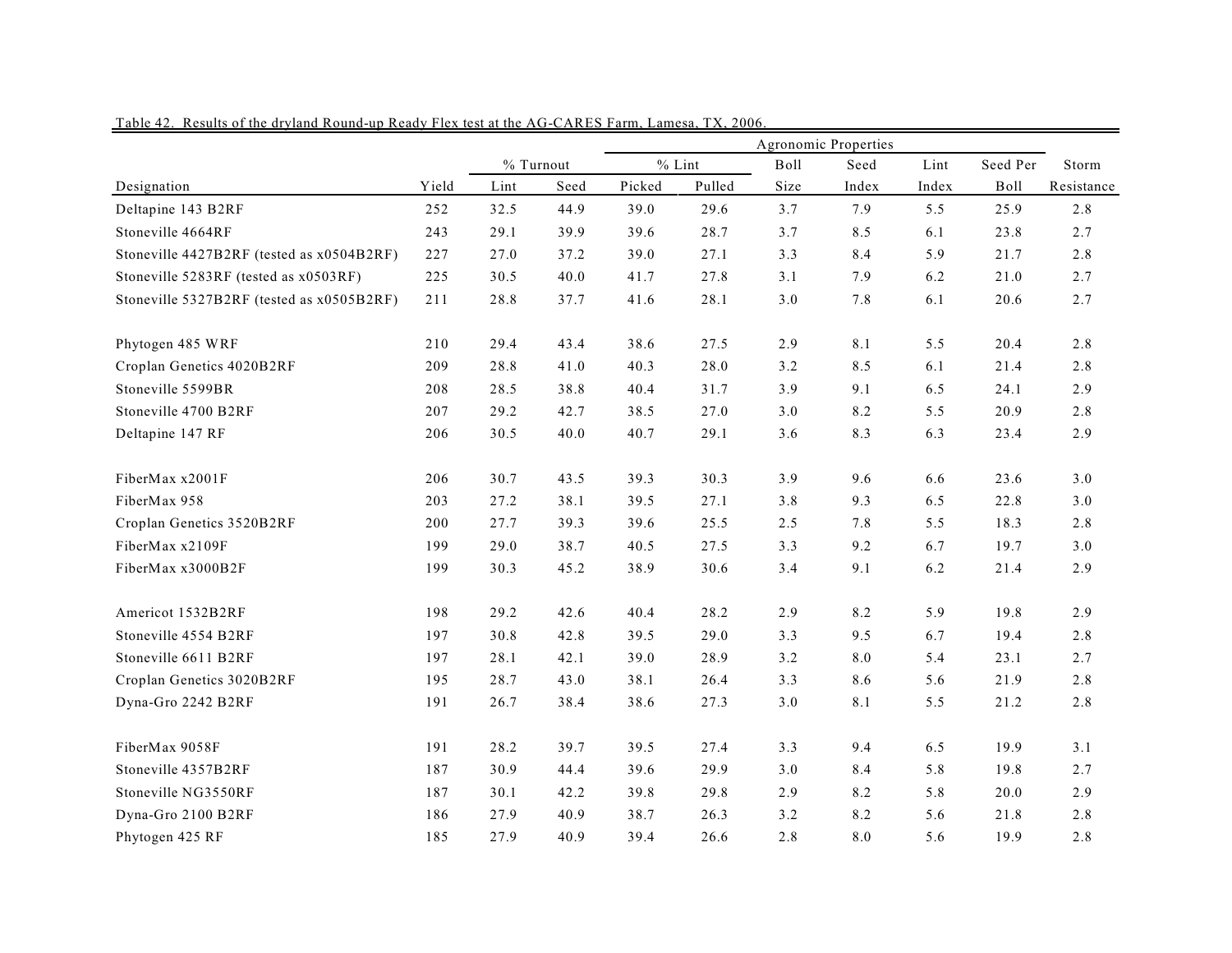|                                           | Micro- |      | Uni- |                         | Elon-        | Leaf           |      |      | Color                   | Loan   |        | Gross Loan Value per Acre |
|-------------------------------------------|--------|------|------|-------------------------|--------------|----------------|------|------|-------------------------|--------|--------|---------------------------|
| Designation                               | naire  |      |      | Length formity Strength | gation Index |                | Rd   | $+b$ | Grade <sup>1/</sup>     | Value  | \$     | Rank                      |
| Deltapine 143 B2RF                        | 4.5    | 1.07 | 78.7 | 24.0                    | 6.7          | $\overline{4}$ | 76.5 | 8.2  | $31 - 2$                | 0.5058 | 127.46 | 1                         |
| Stoneville 4664RF                         | 5.0    | 1.02 | 80.5 | 27.8                    | 8.3          | 4              | 75.2 | 8.7  | $31 - 4, 41 - 1$        | 0.4893 | 118.90 | $\overline{2}$            |
| Stoneville 4427B2RF (tested as x0504B2RF) | 4.6    | 1.03 | 80.8 | 25.7                    | 6.4          | 6              | 73.7 | 8.0  | 41-1,41-2 0.4685        |        | 106.35 | 8                         |
| Stoneville 5283RF (tested as x0503RF)     | 4.9    | 1.02 | 80.8 | 27.5                    | 7.5          | 4              | 74.1 | 8.9  | $41 - 3$                | 0.4950 | 111.38 | $\overline{4}$            |
| Stoneville 5327B2RF (tested as x0505B2RF) | 4.8    | 1.01 | 80.3 | 26.7                    | 7.4          | $\overline{4}$ | 74.9 | 9.1  | 31-3,31-4 0.4968        |        | 104.82 | 10                        |
| Phytogen 485 WRF                          | 5.0    | 1.06 | 80.7 | 26.1                    | 7.9          | $\overline{4}$ | 74.9 | 8.2  | $41 - 1$                | 0.5023 | 105.48 | $\boldsymbol{9}$          |
| Croplan Genetics 4020B2RF                 | 4.7    | 1.06 | 80.3 | 24.6                    | 6.8          | 3              | 76.7 | 8.6  | $31 - 1, 31 - 2$        | 0.5270 | 110.14 | 5                         |
| Stoneville 5599BR                         | 4.8    | 1.02 | 79.1 | 25.0                    | 6.0          | 3              | 76.7 | 4.1  | $31 - 2$                | 0.4985 | 103.69 | 11                        |
| Stoneville 4700 B2RF                      | 4.7    | 1.04 | 80.0 | 26.3                    | 6.6          | $\overline{4}$ | 74.2 | 8.4  | $41 - 141 - 3$          | 0.4948 | 102.42 | 13                        |
| Deltapine 147 RF                          | 4.8    | 1.04 | 79.6 | 24.5                    | 6.0          | $\overline{4}$ | 76.4 | 8.2  | $31 - 2$                | 0.4850 | 99.91  | 15                        |
| FiberMax x2001F                           | 4.7    | 1.10 | 80.2 | 28.8                    | 6.1          | 3              | 79.0 | 7.6  | $31-1,31-2$ 0.5635      |        | 116.08 | 3                         |
| FiberMax 958                              | 4.9    | 1.06 | 80.4 | 26.0                    | 5.7          | 3              | 77.5 | 8.3  | $31-1,31-2$ 0.5273      |        | 107.04 | $\tau$                    |
| Croplan Genetics 3520B2RF                 | 4.7    | 1.04 | 80.1 | 23.7                    | 7.4          | 4              | 74.5 | 8.3  | $41 - 1$                | 0.4873 | 97.46  | 20                        |
| FiberMax x2109F                           | 4.6    | 1.06 | 79.2 | 26.2                    | 5.6          | 5              | 76.3 | 7.7  | $41 - 1$                | 0.4943 | 98.37  | 18                        |
| FiberMax x3000B2F                         | 4.7    | 1.09 | 80.3 | 29.3                    | 6.5          | 3              | 77.3 | 8.1  | $31 - 1, 31 - 2$        | 0.5498 | 109.41 | 6                         |
| Americot 1532B2RF                         | 4.7    | 1.05 | 79.9 | 24.7                    | 6.7          | $\overline{4}$ | 76.6 | 8.4  | $31 - 2$                | 0.5075 | 100.48 | 14                        |
| Stoneville 4554 B2RF                      | 5.2    | 1.04 | 81.1 | 28.9                    | 8.0          | 3              | 76.1 | 8.7  | $31 - 2$                | 0.4998 | 98.46  | 17                        |
| Stoneville 6611 B2RF                      | 5.0    | 1.06 | 81.0 | 27.4                    | 5.8          | 3              | 76.0 | 8.7  | $31 - 2$                | 0.5258 | 103.58 | 12                        |
| Croplan Genetics 3020B2RF                 | 4.5    | 1.01 | 80.6 | 23.9                    | 6.9          | $\overline{4}$ | 76.8 | 8.3  | $31 - 2$                | 0.4783 | 93.27  | 21                        |
| Dyna-Gro 2242 B2RF                        | 4.7    | 1.04 | 80.7 | 23.8                    | 7.3          | 4              | 73.7 | 8.6  | $41 - 3$                | 0.4818 | 92.02  | 23                        |
| FiberMax 9058F                            | 4.7    | 1.07 | 78.8 | 23.8                    | 5.9          | 3              | 76.2 | 8.1  | 31-1,41-1 0.5113        |        | 97.66  | 19                        |
| Stoneville 4357B2RF                       | 4.6    | 1.06 | 80.4 | 25.3                    | 6.7          | 3              | 76.6 | 8.7  | 31-1,31-2 0.5338        |        | 99.82  | 16                        |
| Stoneville NG3550RF                       | 4.6    | 0.97 | 78.2 | 24.1                    | 6.9          | 3              | 75.8 | 8.8  | $31 - 2, 31 - 4$ 0.4770 |        | 89.20  | 27                        |
| Dyna-Gro 2100 B2RF                        | 4.6    | 1.01 | 80.5 | 22.9                    | 7.4          | $\overline{4}$ | 76.8 | 8.5  | 31-1,31-2 0.4798        |        | 89.24  | 26                        |
| Phytogen 425 RF                           | 5.0    | 1.03 | 81.2 | 28.2                    | 7.5          | 5              | 73.8 | 8.6  | 41-1,41-3 0.4788        |        | 88.58  | 28                        |

Table 42A. Results of the dryland Roundup Ready Flex test at the AG-CARES Farm, Lamesa, TX, 2006.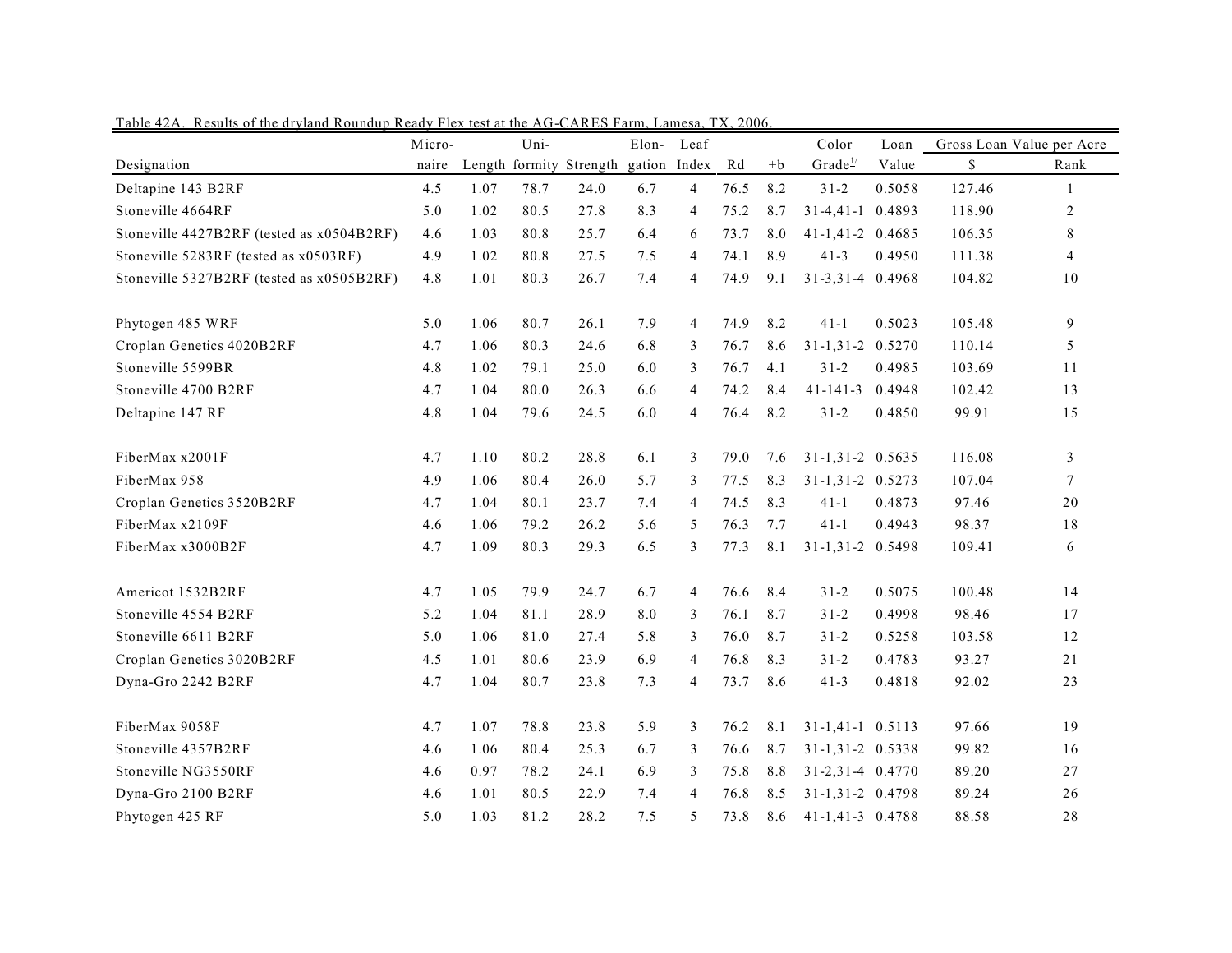| Table 42A. Cont.                       |        |      |      |                                      |       |                |      |      |                      |        |       |                           |
|----------------------------------------|--------|------|------|--------------------------------------|-------|----------------|------|------|----------------------|--------|-------|---------------------------|
|                                        | Micro- | Uni- |      |                                      | Elon- | Leaf           |      |      | Color                | Loan   |       | Gross Loan Value per Acre |
| Designation                            | naire  |      |      | Length formity Strength gation Index |       |                | Rd   | $+b$ | Grade <sup>1/</sup>  | Value  | S.    | Rank                      |
| Stoneville NG2448R                     | 4.7    | 1.04 | 80.7 | 29.6                                 | 6.8   | 4              | 75.9 | 8.6  | $31 - 2$             | 0.5110 | 90.45 | 24                        |
| Stoneville 6565 B2RF                   | 5.0    | 1.06 | 80.1 | 23.3                                 | 6.0   | 3              | 76.4 | 8.6  | $31 - 1, 31 - 2$     | 0.5088 | 89.55 | 25                        |
| All-Tex 45039 B2/RF                    | 4.6    | 1.01 | 78.9 | 24.9                                 | 7.1   | 4              | 76.0 | 8.6  | $31 - 2$             | 0.4833 | 83.61 | 33                        |
| Stoneville NG3273B2RF                  | 4.4    | 1.01 | 79.1 | 23.3                                 | 7.2   | 4              | 77.1 | 8.6  | $31-1$               | 0.4840 | 83.25 | 34                        |
| Stoneville 6622RF                      | 5.1    | 1.07 | 80.6 | 27.8                                 | 6.1   | 4              | 75.7 | 8.3  | $31 - 2,41 - 1$      | 0.4930 | 84.30 | 32                        |
| FiberMax 9063B2F                       | 4.8    | 1.11 | 81.2 | 29.3                                 | 6.3   | 4              | 77.9 | 7.9  | $31-1,41-1$ $0.5510$ |        | 93.12 | 22                        |
| Dyna-Gro 2520 B2RF                     | 4.7    | 1.06 | 79.5 | 22.9                                 | 7.0   | 3              | 76.6 | 9.0  | $31-1,31-3$ 0.5078   |        | 85.31 | 30                        |
| <b>Beltwide Cotton Genetics 1505RF</b> | 4.8    | 1.02 | 80.6 | 26.7                                 | 6.6   | 3              | 76.9 | 8.8  | $31-1$               | 0.5083 | 84.38 | 31                        |
| Beltwide Cotton Genetics 1605RF        | 4.5    | 1.08 | 81.0 | 29.5                                 | 5.6   | 4              | 77.4 | 7.7  | $31 - 2,41 - 1$      | 0.5298 | 86.36 | 29                        |
| All-Tex 45008 RF                       | 5.1    | 0.96 | 79.6 | 29.2                                 | 6.7   | 4              | 73.8 | 8.8  | $31-4,41-3$ 0.4630   |        | 63.43 | 36                        |
| All-Tex 45005 RF                       | 5.0    | 1.00 | 80.9 | 32.0                                 | 7.4   | 3              | 75.9 | 8.7  | $31 - 2$             | 0.5048 | 67.64 | 35                        |
| Mean                                   | 4.7    | 1.04 | 80.1 | 26.2                                 | 6.7   | $\overline{4}$ | 76.0 | 8.3  |                      | 0.5030 |       |                           |
| $C.V.$ %                               | 2.4    | 1.8  | 0.7  | 3.6                                  | 4.4   | 10.9           | 0.9  | 11.8 |                      | 3.4    |       |                           |
| $LSD$ 0.05                             | 0.4    | 0.03 | 1.0  | 1.6                                  | 0.5   |                | 1.2  | 1.6  |                      | 0.0287 |       |                           |

 $\frac{1}{2}$  Fiber quality determinations are made on samples from two reps. If the color grades from these two samples are identical, only one color grade is reported. If they are different, both are reported.